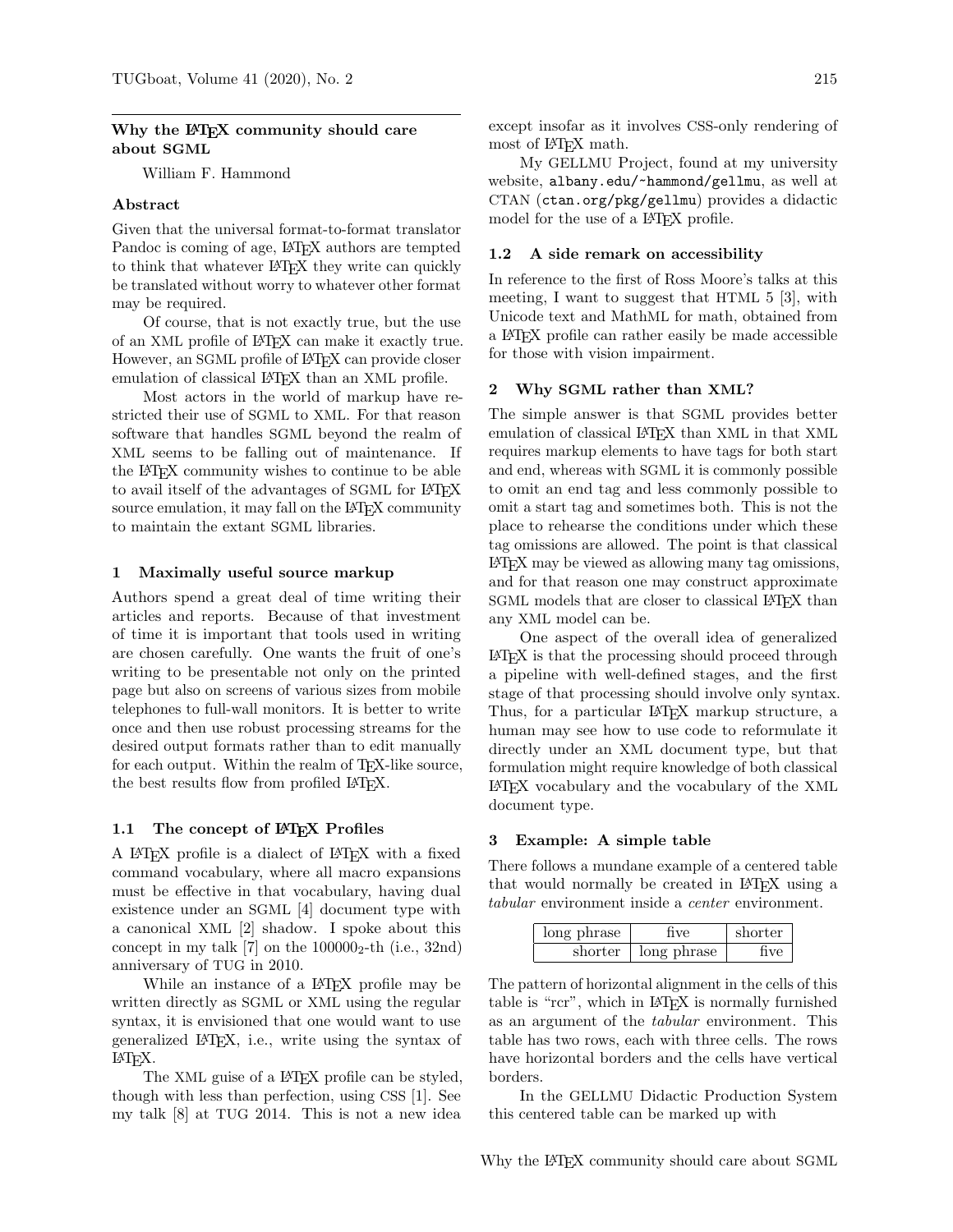```
\begin{display}
\begin{tabular}{|r|c|r|}
\hline
long phrase & five & shorter \\
\hline
shorter & long phrase & five \\
\hline
\end{tabular}
\end{display}
```
One probably wants the cell separators ("&") to be viewed as tags for cells and the row separators  $(\sqrt{\ }')$  to be viewed as tags for rows.

The question here is not how to mark up a table in some corresponding XML but how to formulate XML markup that models this LATEX construction. Where do the hline-s belong in that model? If only because the question about the hline-s requires some thought, the translation from this generalized LAT<sub>EX</sub> to an XML model cannot be just a matter of syntax.

But with a few syntactic conventions, including the recognition of argument syntax on the tabular environment to generate a generic "argument" " $\epsilon$  <ag0>", flagging the  $\setminus \setminus$  as a generic "breaking" element "<br/>brk0>", and recognizing the special syntactic role played in LATEX by the character "&" leading to the element "tabampcell", one arrives in a straightforward fashion at this segment of SGML:

```
<display>
<tabular><ag0><vbr/>r<vbr
   />c<vbr/>vt<vbr/>/>/ag0>
<hline>
long phrase
  <tabampcell>five
  <tabampcell>shorter<brk0>
<hline>
shorter
  <tabampcell>long phrase
  <tabampcell>five<brk0>
<hline>
</tabular>
</display>
```
(In this example " $\langle \text{vbr}/\rangle$ " is an empty element representing the special character "|". In the GELLMU Didactic Production System all 33 of the printable non-alphanumeric ASCII characters have representation as empty elements with three-letter names. There are various context-dependent ways that any of these characters can be special after a format translation. Naming them makes it possible for last processing minute decisions to be made. On the other hand, use of the names is quite often optional in generalized LATEX markup source, as here with " $|$ ", so long as emulation of T<sub>E</sub>X's *manmac* is not being engaged.)

At the next stage of processing— under an SGML transformation — using code with knowledge of markup vocabulary at both ends, the SGML segment above is transformed to the following XML segment:

```
<display>
<tabular>
 <tabuhead>
 <tabharg><vbr/>r<vbr/>c<vbr
          />r<vbr/></tabharg>
    <hline/>
  </tabuhead>
  <tabubody>
   <taburow>
    <firstcell>long phrase</firstcell>
    <tabampcell>five</tabampcell>
    <tabampcell>shorter</tabampcell>
   </taburow>
   <taburow>
    <firstcell><hline/>shorter</firstcell>
    <tabampcell>long phrase</tabampcell>
    <tabampcell>five</tabampcell>
   </taburow>
   <taburow>
    <firstcell><hline/>></firstcell>
   </taburow>
 </tabubody>
 </tabular>
</display>
```
# 4 SGML, LATEX, decline, and authors

Like XML, SGML is a grammar for markup languages. XML has stricter rules than SGML. While formally SGML and XML have disjoint specifications, it is nonetheless the case that any XML document type admitting a "DTD" definition may be realized in a routine way as an SGML document type. In the other direction, most SGML document types admit an SGML normalization that can usually be transformed to an XML document type.<sup>[1](#page-1-0)</sup>

# 4.1 Why XML now dominates SGML

One of the complications with SGML that led to the rise of XML is that an SGML document very rarely exists as a stand-alone file. An SGML document must always include or reference a formal document type definition and be associated, explicitly or implicitly, with an on-board SGML declaration. As a practical

<span id="page-1-0"></span><sup>1</sup> But, for example, there might be a challenge in this direction with an instance of an SGML document type that makes extensive use of SDATA.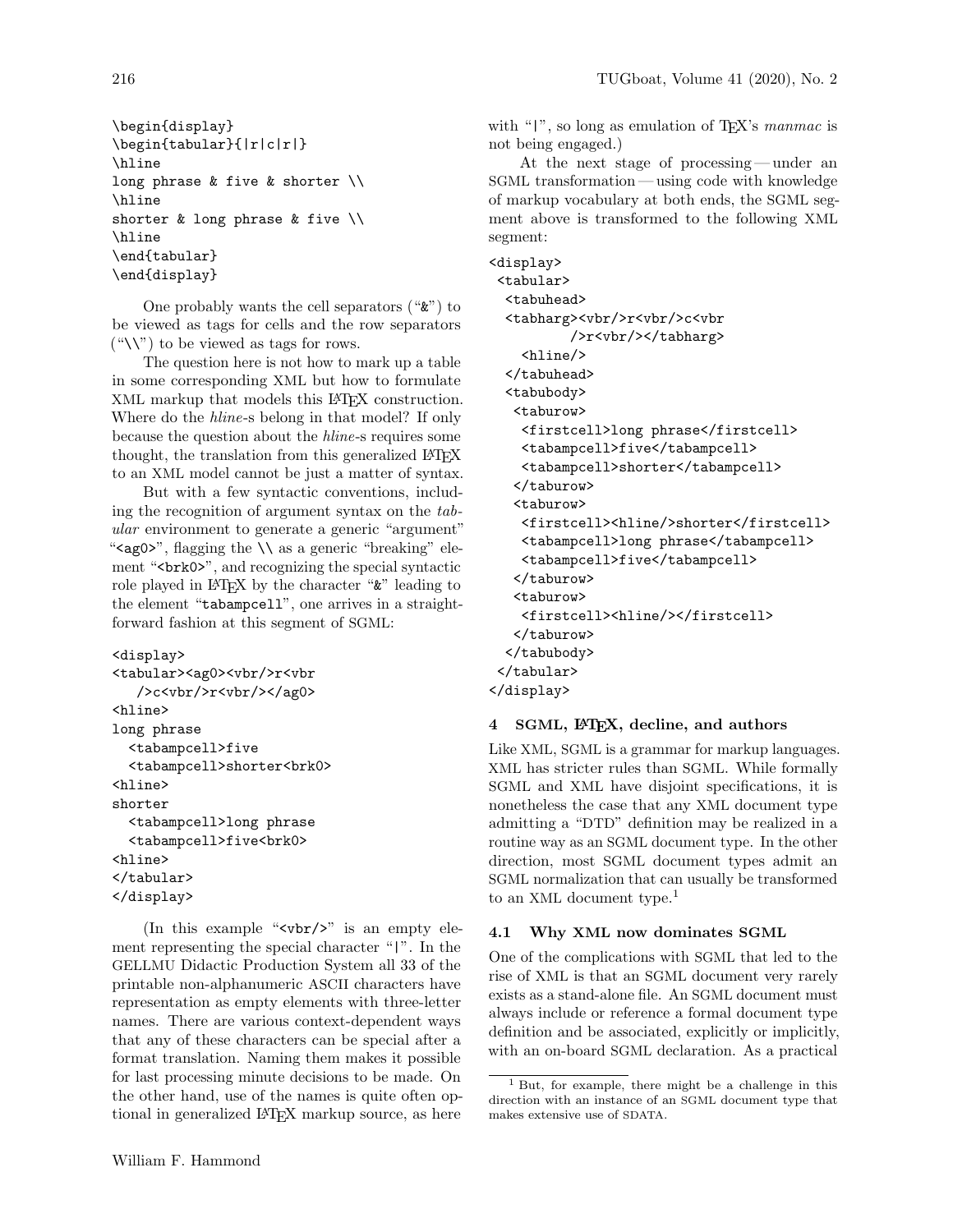matter an SGML user must have a collection of auxiliary documents just as a LATEX user must have a collection of packages. While this can be practical for sharing among a group of authors, it makes sharing an SGML document across the web more difficult and less efficient than sharing an XML document.

SGML documents that are not XML have effec-tively vanished from the web.<sup>[2](#page-2-0)</sup> The fact that any new SGML documents being generated are behind closed doors, together with a somewhat steeper learning curve for SGML than for XML, seems to have led to a loss of interest in SGML beyond XML.

#### 4.2 Who the authors are

How do SGML and XML documents arise?

I believe most of the books and articles written by actual authors, whether for academic publication or for the popular press, are most likely written either with a word processor, such as provided by Microsoft, or in a TEX-family markup.

I believe that most extant SGML or XML documents are not actual source. For example, there are "markdown" languages from which basic XML documents can robustly be spawned. When SGML or XML documents are actual source, the creators are usually persons working, one way or another, in document technology. Those creators usually work with editing tools that have been adapted to minimize the distinctions between SGML and XML that I mentioned earlier in section [2.](#page-0-0)

I see the LATEX community as still under challenge by the concern raised by Chris Rowley at the 2010 TUG meeting over "peak TEX" (analogous to "peak oil"), and here I've pointed to SGML (beyond XML) being in decline. One of the threats for the future of LATEX is its difficulty in being converted to other formats for documents where that is sensible. The concept of a LAT<sub>EX</sub> profile provides a place where LATEX and SGML can help each other to the benefit of both.

#### 5 Libraries for parsing and processing

Because the rules for an XML document are somewhat more restrictive than the rules for an SGML document, libraries for processing XML are easier to construct and maintain than libraries for processing SGML. Indeed, the specification of SGML provides

for variations of syntax, detailed character set specification, and myriad markup shortcuts to the point that I do not know whether any library was ever produced to provide functions for handling a full implementation of the SGML specification. However, the extent of SGML use that I think desirable for profiling LATEX is well within the territory covered by SGML libraries.

# 5.1 Simplicity with XML

With the rise of XML and the ease of writing software for parsing and transforming XML documents, many new options appeared. With XML a document need not be accompanied by a document type definition. It is sufficient that transforming software knows the markup vocabulary used with the document. Thus:

- An XML document may be rendered in a web browser solely by linking the document to a CSS stylesheet.
- An XML document may be transformed to another format by using an XSLT transformation that is defined by creating an XSLT stylesheet, which itself is an XML document.

My guess is that XSLT is probably the most widely used transformation language for XML today. Personally, I find it cumbersome to write for XSLT. I would much rather code in a traditional programming language. In particular, it is not pleasant trying to code for XSLT when the translation target is LAT<sub>F</sub>X.

#### 5.2 The libraries OpenSP and SGMLSPM

I believe that the most widely deployed library for handling SGML is OpenSP. It is a C++ library for parsing and transforming SGML documents that was spawned from James Clark's SP. Before the rise of XML, I believe Clark's SP was dominant. For example, at some point during the time of Sun Microsystems' Solaris operating system, the system manual pages were re-coded from Roff source to a variant of Docbook SGML, and SP was deployed for generating various output formats. This arrangement for system manual pages is found today in Ubuntu systems though with OpenSP rather than SP. It's not always understood that since every XML document may be construed as an SGML document, OpenSP can be used with XML documents.

I might also mention OpenJade, which was spawned from Jade, also by James Clark. OpenJade provides an engine for Document Style Semantics and Specification Language (DSSSL), which is an early transformation language for SGML that is written in SGML— thus, a forerunner of XSLT— under an SGML declaration that makes one of its stylesheets look like Lisp code. Usually package management

<span id="page-2-0"></span><sup>2</sup> There was a time after the rise of XML that version 4 of HTML, an SGML "application" (document type), was the dominant markup for web pages. It worked because web browsers were required to have native knowledge of HTML. This continued for a while even after the early XML form of HTML was promoted and then appeared to gain widespread use through many web page instances that were not actually well-formed XML.